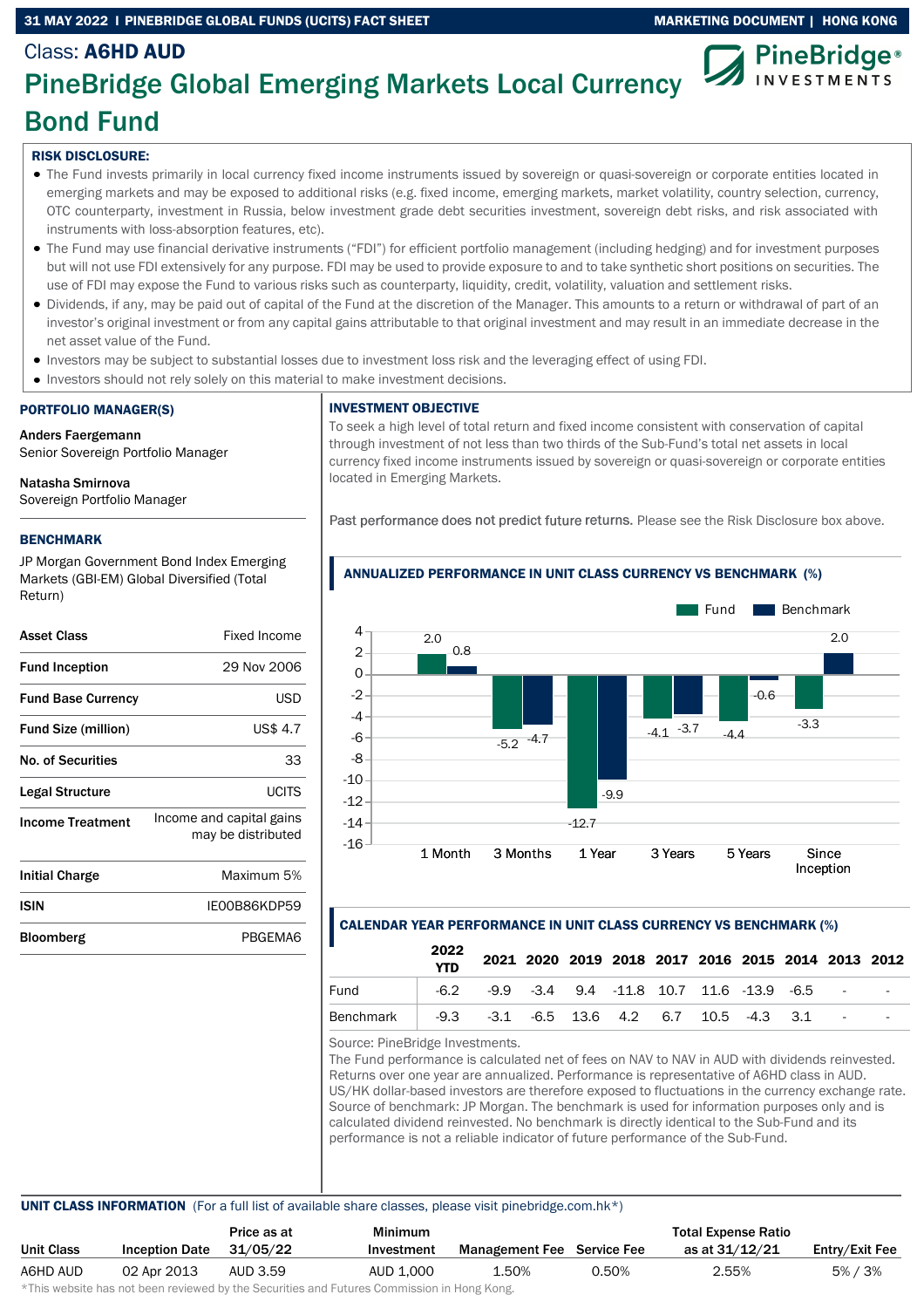#### 31 MAY 2022 I PINEBRIDGE GLOBAL FUNDS (UCITS) FACT SHEET MARKETING DOCUMENT | HONG KONG

# Class: A6HD AUD

# PineBridge Global Emerging Markets Local Currency Bond Fund

### CURRENCY EXPOSURE (%)

|            | <b>FUND</b> | <b>BENCHMARK</b> |
|------------|-------------|------------------|
| <b>BRL</b> | 13.0        | 10.0             |
| <b>MXN</b> | 11.2        | 10.0             |
| <b>CNY</b> | 10.7        | 10.0             |
| ZAR        | 8.9         | 10.0             |
| <b>MYR</b> | 8.4         | 10.0             |
| <b>USD</b> | 7.5         | 0.0              |
| COP        | 6.5         | 4.7              |
| <b>IDR</b> | 6.3         | 10.0             |
| <b>PLN</b> | 6.1         | 7.1              |
| Other      | 21.4        | 28.2             |

#### TOP TEN HOLDINGS (%)

|                                    | <b>FUND</b> |
|------------------------------------|-------------|
| 3.25% CHINA GOVT BOND 06/Jun/2026  | 9.0         |
| 10% MEXICAN BONOS 05/Dec/2024      | 7.5         |
| 9.762% BRAZIL NTN-F 01/Jan/2031    | 5.2         |
| 10.5% REP SOUTH AFRICA 21/Dec/2026 | 4.6         |
| 2.25% POLAND GOVT BOND 25/Oct/2024 | 4.4         |
| 9.762% BRAZIL NTN-F 01/Jan/2027    | 4.1         |
| 4.762% MALAYSIA GOVT 07/Apr/2037   | 4.1         |
| 10% MEXICAN BONOS 20/Nov/2036      | 3.7         |
| 3.478% MALAYSIA GOVT 14/Jun/2024   | 3.5         |
| 5.94% PERU B SOBERANO 12/Feb/2029  | 3.3         |

#### FUND ANALYSIS

|                          | <b>3 YEARS</b> |
|--------------------------|----------------|
| <b>Information Ratio</b> | 0.0            |
| Tracking Error (%)       | 11.9           |
| Standard Deviation (%)   | 12.7           |
| <b>Beta</b>              | 0.6            |
| R Squared (%)            | 22.5           |

#### GEOGRAPHICAL BREAKDOWN (%)

|               | <b>FUND</b> | <b>BENCHMARK</b> |
|---------------|-------------|------------------|
| <b>Brazil</b> | 13.0        | 10.0             |
| Mexico        | 11.2        | 10.0             |
| China         | 10.6        | 10.0             |
| South Africa  | 8.9         | 10.0             |
| Malaysia      | 8.1         | 10.0             |
| Colombia      | 6.2         | 4.7              |
| Poland        | 6.1         | 7.1              |
| Indonesia     | 6.0         | 10.0             |
| Other         | 20.7        | 28.2             |
| Cash          | 9.1         | 0.0              |

### CREDIT RATING (%)

|           | <b>FUND</b> | <b>BENCHMARK</b> |
|-----------|-------------|------------------|
| Aaa       | 9.1         | 0.0              |
| Aa        | 5.6         | 4.5              |
| A         | 27.4        | 8.0              |
| Baa       | 36.0        | 31.9             |
| Ba        | 21.9        | 21.7             |
| B         | 0.0         | 0.6              |
| <b>NR</b> | 0.0         | 33.4             |

#### PORTFOLIO CHARACTERISTICS

| Avg Coupon (%)              | 5.7     |
|-----------------------------|---------|
| Avg Yield to Maturity (%)   | 6.6     |
| <b>Average Duration Yrs</b> | 4.1     |
| Avg Credit Rating           | A3/Baa1 |

#### **GLOSSARY**

Reflects sensitivity of the fund's returns to that of benchmark returns. A beta of 1.05 suggests that the fund could perform 5% better than the benchmark in up market and 5% worse in down market, assuming all other factors remain constant.

Exit Fee: Fee charged to investors when they redeem unit from a fund.

Information Ratio: Measures the funds returns above the benchmark returns relative to the risk (volatility) of the excess returns. It is a measure that identifies the consistency of the manager to outperform the benchmark.

Initial Fee: Fee charged to investors when they purchase units in a fund.

Management Fee: Percentage of the fund's assets that unitholders pay annually as remuneration to the investment adviser for managing the fund.

R Squared: Reflects the proportion of fund performance explained by changes in the benchmark. A high R-squared indicates the fund's performance has been in line with the benchmark. A low R-squared indicates the fund's performance has not been in line with the benchmark.

Service Fee: Percentage of fund's assets that retail unitholders pay annually for distribution services.

Total Expense Ratio (TER): Estimated percentage (annualized) of fund assets used to pay for management fees and operating expenses, including service fees (if any) incurred by the fund. Fund expenses are reflected in the NAV. When calculating the TER, PineBridge has used the amount of expenses that it has received or estimated in its capacity as the Fund's Manager. Please note that the expense ratio includes variable expenses that are based on a number of factors including fund size, transactions, and other expenses. No assurance can be given that the TER will be realized over any future given period.

Tracking Error: Reflects the degree of variability of fund returns in relation to the benchmark. The lower the number the closer the fund's historic performance is to the benchmark.